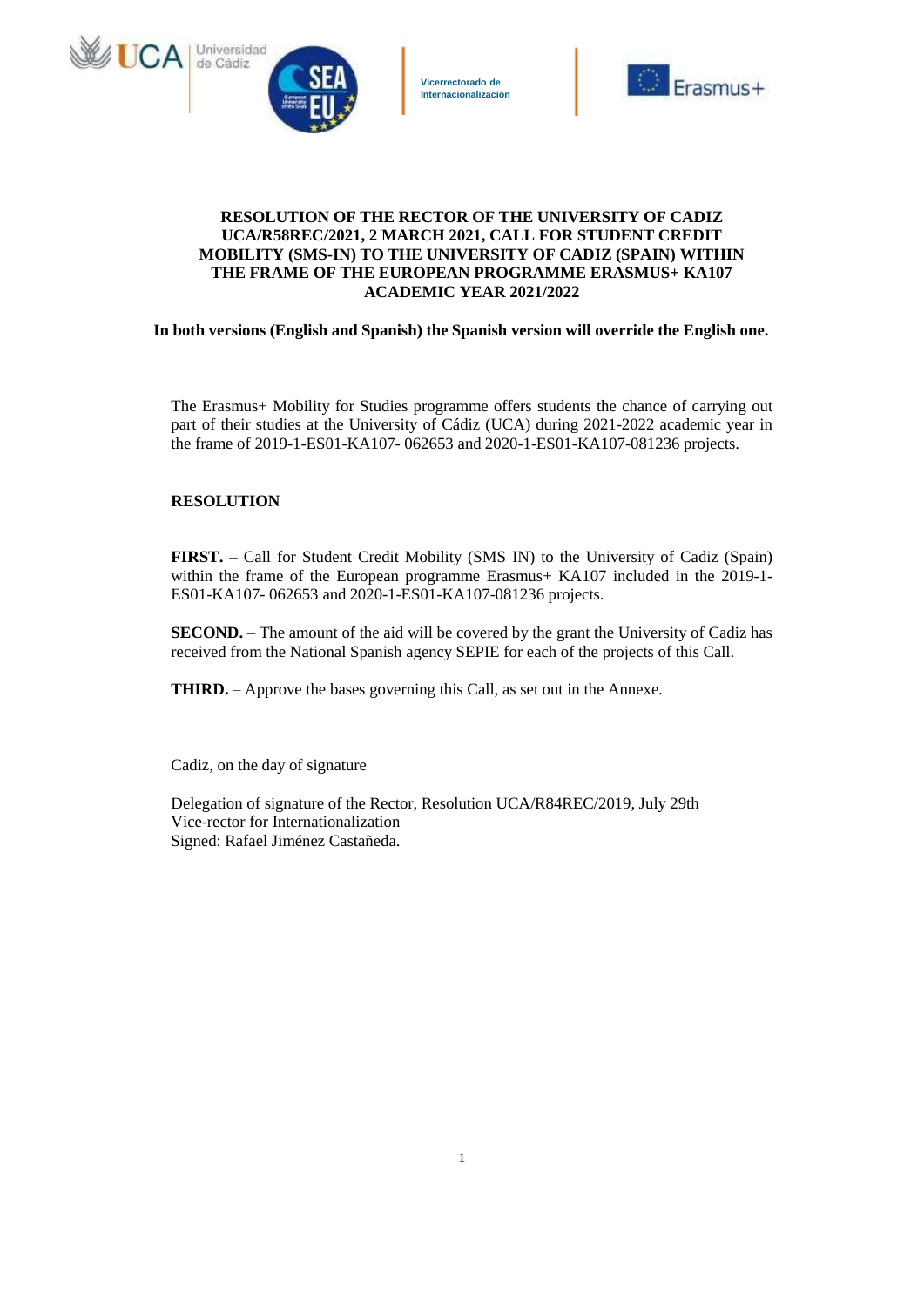





# **BASES OF THE CALL**

# **I. GENERAL INFORMATION**

### **I.A. PURPOSE**

The Erasmus+ Mobility for Studies programme offers students the chance of carrying out part of their studies at the University of Cádiz (UCA) during the first and the second semester of the academic year 2021-2022 within the frame of 2019-1-ES01-KA107- 062653 and 2020-1-ES01-KA107-081236 projects.

Mobility students will receive an economic aid, will be able to attend courses and use all the facilities available at the University of Cádiz without additional costs (excluding any fees also applicable to local students). All learning activities approved in the Learning Agreement and completed successfully will be fully recognised at the home university. The Erasmus+ Programme offers students the chance to gain intercultural experience abroad, become familiar with other higher education systems and meet young people from other countries, thus contributing to the process of international integration.

The grant offered to Erasmus+ Mobility for Studies students does not cover all the expenses but are merely a contribution to cover additional costs during the stay abroad.

The University of Cadiz within the frame of the II Strategic Plan prioritises the geographic areas related to the University Centres and the Erasmus+ Programme. This is the reason to develop cooperation with partner Universities in different fields, but especially in those prioritised by its international strategic plan. The fields of collaboration with each University were previously agreed.

# **I.B. FUNDING**

#### **The grant includes:**

- Contribution from the European Union (individual support). The amount is established according to the country of destination. In Spain the mobility contribution is **850€ per month**. The fundable period ranges from 3 to 5 months (90-150 days).
- Additional amount to cover travel expenses (travel allowance). The amount is calculated according to the distance band appearing below:
	- 10 99 km: 20 Euros
	- 100 499 km: 180 Euros
	- 500 1999 km: 275 Euros
	- 2000 2999 km: 360 Euros
	- 3000 3999 km: 530 Euros
	- 4000 7999 km: 820 Euros
	- 8000 19999 km: 1500 Euros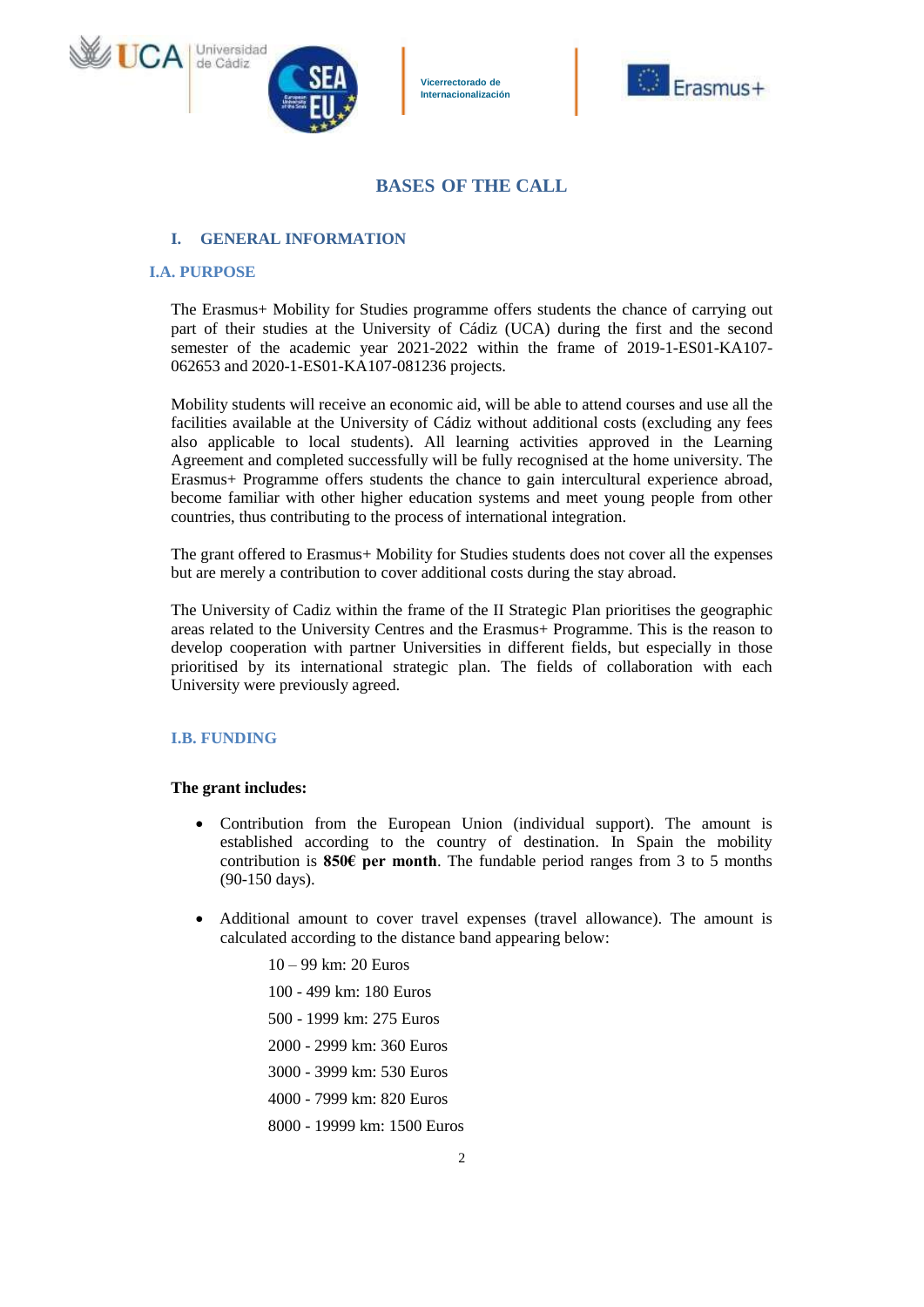





The distance between the city of the home University and Cadiz is calculated according to the distance bands established by the European Union distance calculator, available on its website:

[http://ec.europa.eu/programmes/erasmus-plus/tools/distance\\_en.htm](http://ec.europa.eu/programmes/erasmus-plus/tools/distance_en.htm)

The European Commission provided a limited number of grants to each Programme. The list of grants for each country for the Programme Eramsus+KA107 *Mobility for Studies* can be consulted in **Annex I**.

# **II. APPLICATION REQUIREMENTS AND PROCEDURE**

# **II.A. GENERAL ADMISSION REQUIREMENTS**

The student has to be enrolled in at least in the second year at the Home University, which must be a partner of the University of Cadiz within the Erasmus+ frame (**Annex V**), and must have completed at least 60 ECTS credits prior to the mobility.

Furthermore, the student should be selected by the Home Institution in order to be admitted by UCA.

The deadline of the period of stay for Degree and Master students will correspond to the end of the evaluation period of each semester (beginning of February 2022 for the first semester and end of June 2022 for the second semester). As exception, this date could be extended for Degree and Master students using a specific document of application.

The deadline of the period of stay for PhD students is 31 July 2022.

- The Degree students should enrol at least 12 credits ECTS at UCA
- The Master students should enrol at least 10 credits ECTS at UCA.
- The PhD students do not have a minimum number of ECTS credits enrolled at UCA but have to indicate in the Learning Agreement the course **Code:** 9999002 **Name**: *Estancia de investigación.*

The incoming students participating in other programme/grant issued by UCA or with UCA's funds cannot participate in this Call.

There will be 2 types of student mobility in the academic year 2021-22:

- **1. Blended mobility:** The student will carry out part of his/her studies at UCA telematically, and the other part in-person. During the period of online studies, all the UCA's enrolled subjects will have to be taught online. During the inperson period, either part of the UCA's subjects can be taught in-person and another part online, or all subjects can be taught in-person. The student will receive economic aid only for the period of time that he/she is physically present at the UCA Campuses (maximum of 150 days). In this case, the student must remain physically at UCA for a minimum of 3 months to receive the economic aid. The availability of subjects taught telematically will depend on the academic offer of each UCA faculty.
- **2. Physical mobility:** The student will carry out his/her entire stay at the UCA facilities (physically moving to one of the UCA Faculties), where he/she can be enrolled in subjects taught in-person or online and in the case of students with a full scholarship, will receive economic aid for the period of his/her stay at the UCA (minimum 3 months, maximum 5 months).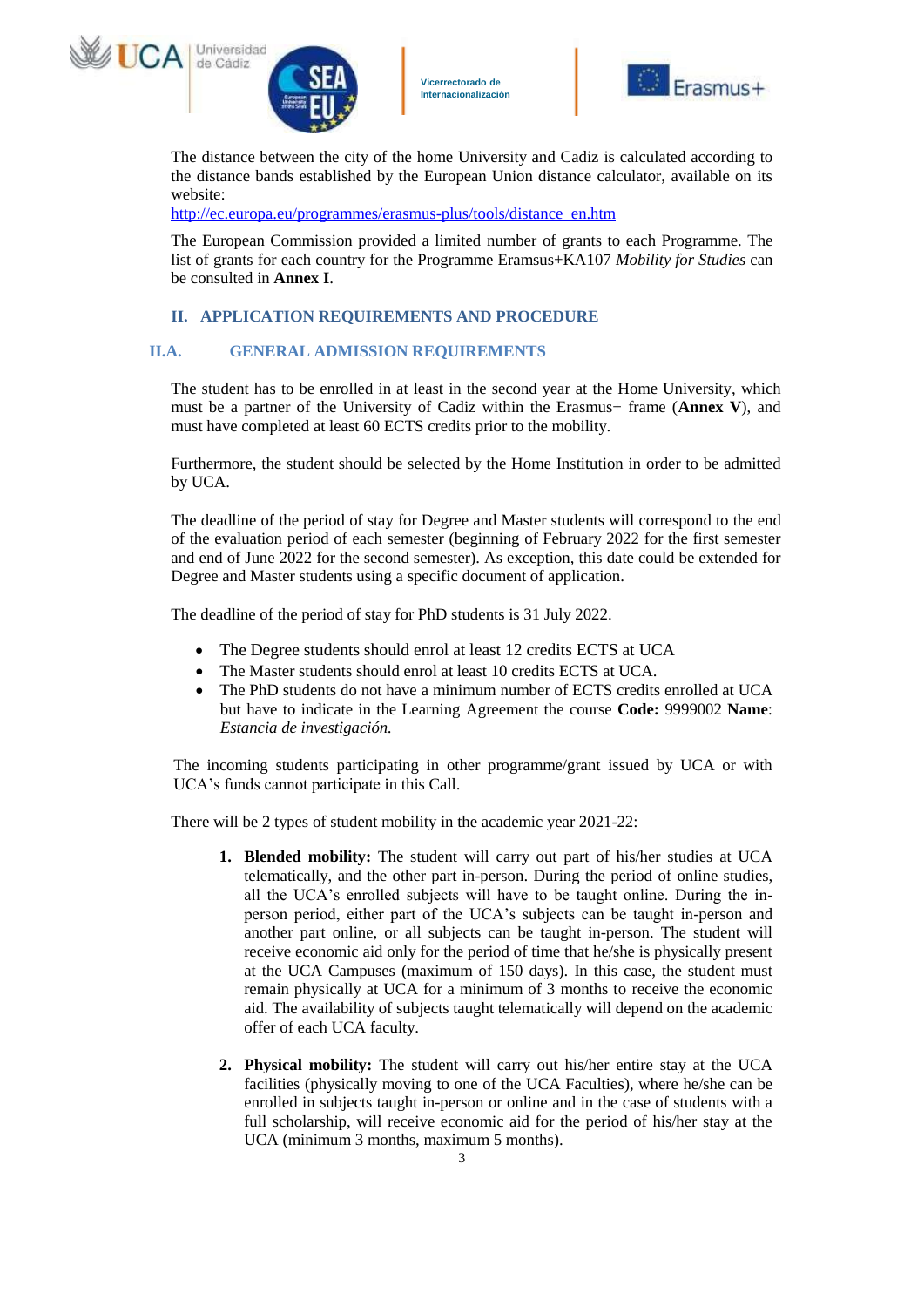





These are dates to take into account to apply for the Erasmus+ Mobility for Studies programme:

- Beginning of the 1st semester: **end of September 2021**
- End of the evaluation period for the 1st semester: **beginning of February 2022**
- Beginning of the 2nd semester: **beginning of February 2022**
- End of the evaluation period for the 2nd semester: **end of June 2022**

### **II.B. APPLICATION PROCEDURE:**

Mobility will last a maximum of 5 months (150 days). The student and the Home University will decide if the the mobility will take place in the first or the second semester. In any case, the funded period with full grant would not exceed 150 days<sup>1</sup>.

### A. NOMINATION OF STUDENTS BY THE HOME UNIVERSITY

The first phase of the nomination period for the first and second semester will be open till **April, 30th 2021.** The partner universities should nominate their students within this date by sending to UCA the **Nomination Letter (Annex II)** with the list of students selected.

### B. ONLINE APPLICATION FOR NOMINATED STUDENTS

Once the nomination period is over, UCA will send an individual link to each nominated student in order to give him/her the possibility to do the online application at UCA's virtual platform. The deadline for the submission of the online application with the required documents is **May, 23rd of 2021.** 

Once the deadline for the online application of the nominated students is over, a new nomination period will be reactivated in different phases, the terms of which will be duly disseminated to the partner universities, in order to be able to apply for the places that have become vacant in each one of them as long as the deadline for acceptance of applications by the University of Cadiz has not expired.

# C. REQUIRED DOCUMENTS FOR THE ONLINE APPLICATION

All applying students have to hand in their documents to the **Internationalization Office at Home University.** Home University may request documents in accordance with its internal regulations. UCA has established a minimum list of compulsory documentation, with exception of the document  $n^{\circ}$  4 of the list, which should be presented only where appropriate.

### **All of the documents must be completed on computer. The hadwritten documents are not acceptable.**

1. Copy of Passport (external one)

l

2. Spanish, English or French Language Certificate (in case the student's language of instruction is English or French during his/her stay at the University of Cadiz) at least B1 according to Common European Framework of Reference for Languages.The language requirement depends on each particular course. If the student has any doubts about the required level of language, he/she should contact the Responsible person at the UCA's Faculty/Centre where he/she is going to study (the contact information of the responsible person of each Centre is available in the document UCA Factsheet).

<sup>&</sup>lt;sup>1</sup> Students from Turkmenistán and Bután will receive a full grant for the entire academic year due to the requirements of these countries.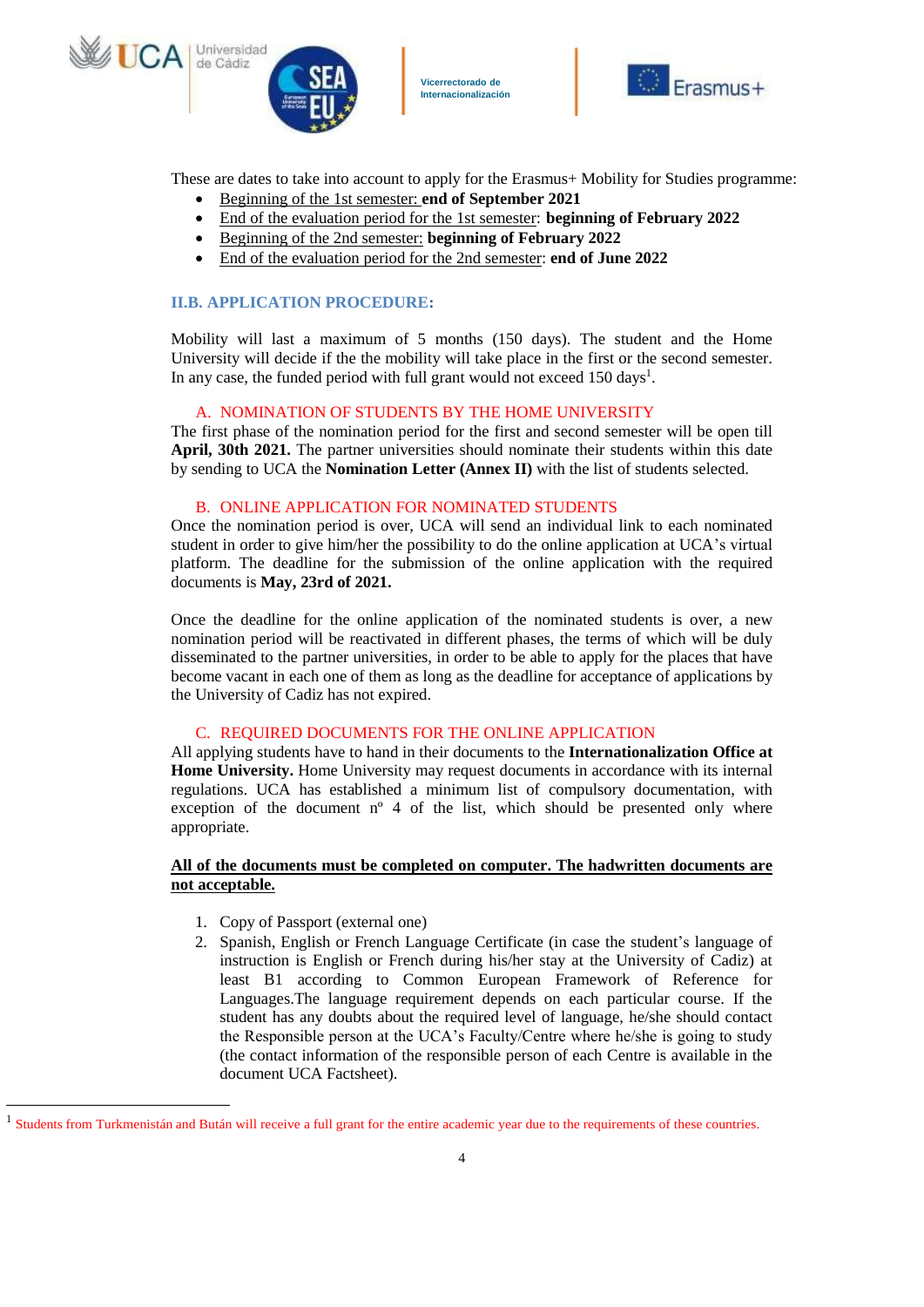





- 3. PhD students must present a short version (max. 3 pages) of the research proposal for their period of stay at UCA (**Annex IV**).
- 4. (Optional) Certificate issued by the Home University informing of any disadvantaged backgrounds and fewer opportunities (disability, educational difficulties, economic obstacles, cultural differences, health problems, social obstacles, geographical obstacles). The full description of the disadvantaged backgrounds can be consulted on page 10 of Erasmus + Programme Guide Version 2: 15/01/2019. (sepie.es/doc/convocatoria/2019/erasmus-plus- programme-guide-2019\_es\_v2.pdf )

# **III. SELECTION PROCEDURE**

#### **III.A. PRESELECTION BY THE HOME UNIVERSITY**

The entire pre-selection process at the Home University will need to meet the criteria of transparency and equal opportunities for all applicants. The specific selection criteria will be clearly stablished and published in the webpage by the Home University and will be speeded by any other local and regional media. However, the general criteria described further should be included in all the evaluation process.

If the Home University has not established the specific process of evaluation, further criteria may be used:

#### **General criteria for ranking for the Home University:**

- 1. Besides the following, the **suitability of the proposed study/research activities**
- 2. will be considered as **essential requirement**.
- 3. PhD Students, whose proposed activity suits the prioritised areas of the Home University or those of UCA, will receive 2 points.
- 4. Master Students, whose proposed activity suits the prioritised areas of the Home University or those of UCA, will receive 1 point.
- 5. Students with an average grade higher than 8 out of a 1 to 10 grading score will receive 1 point.
- 6. Students with language skills (Spanish or English, depending on the language of instruction at the University of Cadiz) B2 will receive 1 point.
- 7. Students with language skills (Spanish or English, depending on the main language of studies at the University of Cadiz) C1 will receive 2 points.
- 8. Students with language skills (other languages) B1 will receive 0.5 point (each language).
- 9. Students with language skills (other languages) B2 will receive 1 point (each language).
- 10. Participation in joint and co-tutoring Programmes (Degree, Master or Doctorate) will receive 2 points.
- 11. Participation in joint Investigation Projects (Master and Doctorate) will receive 2 points.
- 12. Applicants with disadvantaged backgrounds and fewer opportunities will receive 2 points (a special document is required).
- 13. Students who participate for the first time in the Erasmus+ KA107 programme will receive 1 point.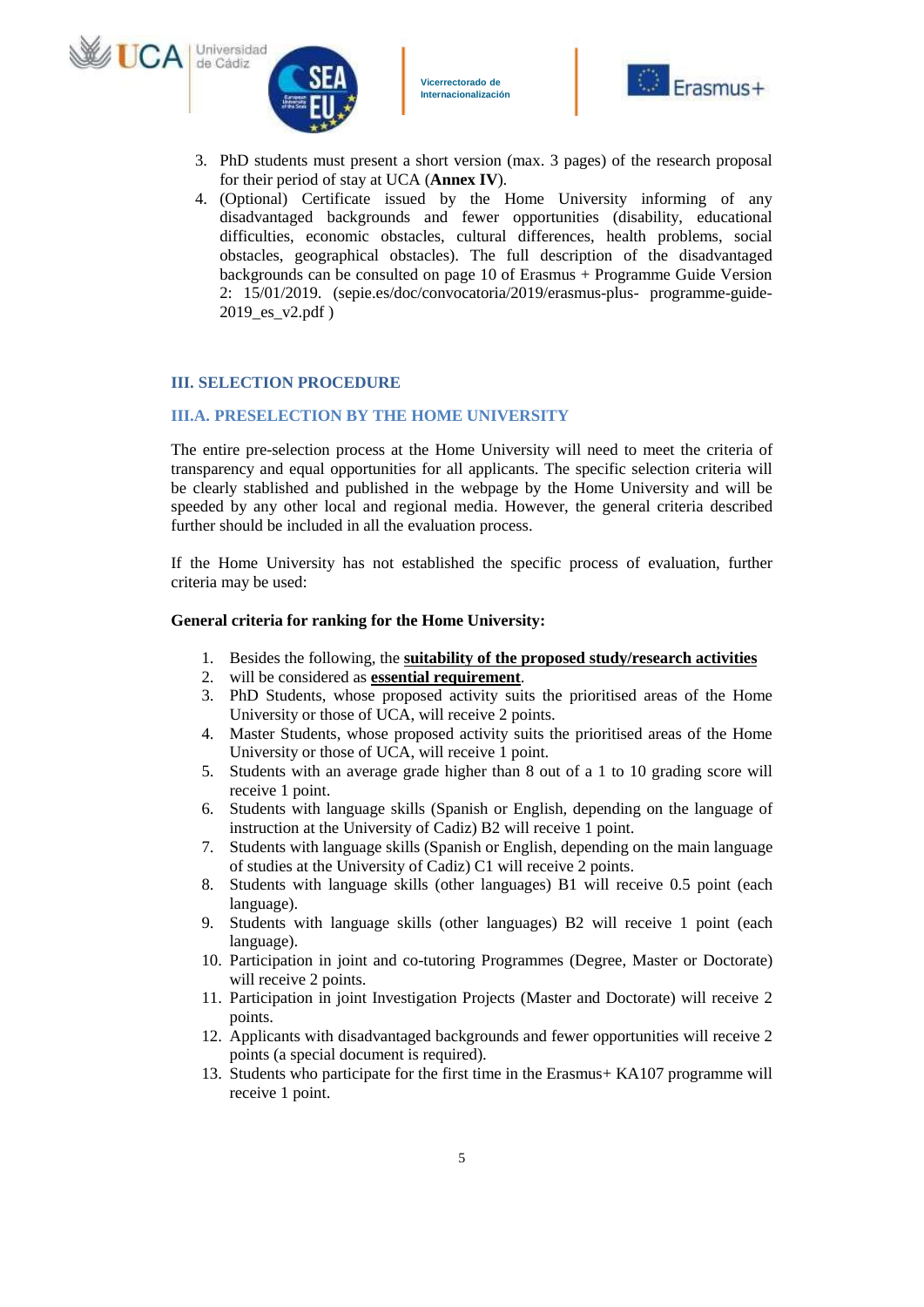





#### **Processing of applications**

The Home University will receive all the applications and needed documents, will ranking the applications and will select and nominate the students. The Home University can nominate the number of students indicated in the Interinstitiutional Agreement. The grants will be awarded as full grant o "zero" grants according to the number of grants applicable for each Partner University, which was communicated previously by e-mail. This number of grants for each University will depend in each country on the number of grants awarded to the project in this country and on the number of Partner Universities in this country. The number of full grants awarded for each University communicated by UCA should be indicated in the specific Call by each Home University.

All information about the Interinstitiutional Agreements and its amendments will be communicated to the Partner University by email.

The Home University can indicate the Reserve List of the students applying for the grants. In case not every grant is filled, the applications of the students from the Reserve List will be studied and the grants will be awarded to the students from the Reserve List. Additionally, the students without the full grant could be nominated by the Home University as Erasmus+ students with "Zero Grant" till reach the number indicated in the Interinstitutional Agreement. These students have the same rights and obligations as granted students, but they will not receive the Erasmus + Funding (neither European Union contribution, nor additional amount to cover travel expenses).

The Nomination Letter (in PDF and Excel) should be sent by the Internationalisation Office of the Home University to the email gestion.ka107@uca.es before 30 April 2021.

This Nomination letter (**Annex II**) should include the following items:

- 1. Information about the Partner University.
- 2. Main list of nominated students in decreasing order of preference. Reserve List (if any) of nominated students in decreasing order of preference.
- 3. Total number of points awarded by each student.
- 4. Email of the nominated student.
- 5. Period of student mobility (first or second semester).
- 6. Type of mobility (physical or blended).
- 7. Criteria used in the selection process.
- 8. Components of the selection committee.
- 9. Signature of the responsible person and stamp of the home University.

In addition, the Annex II should be completed with further documents:

- 1.Table of all the applications received with the indication of the points received by each student and the resolution of the Selection committee.
- 2.Text of the Call published by the Home University (web link of PDF document) which confirms the publishing of the Call.
- 3.Document of Absence of conflicts (**Annex III**).

All the PDF documents should be dated, signed and stamped by the Home University.

As soon as the UCA Internationalization Office receives the Nomination Letter of the Home University, the UCA will send to each nominated student an email with the instruction to follow.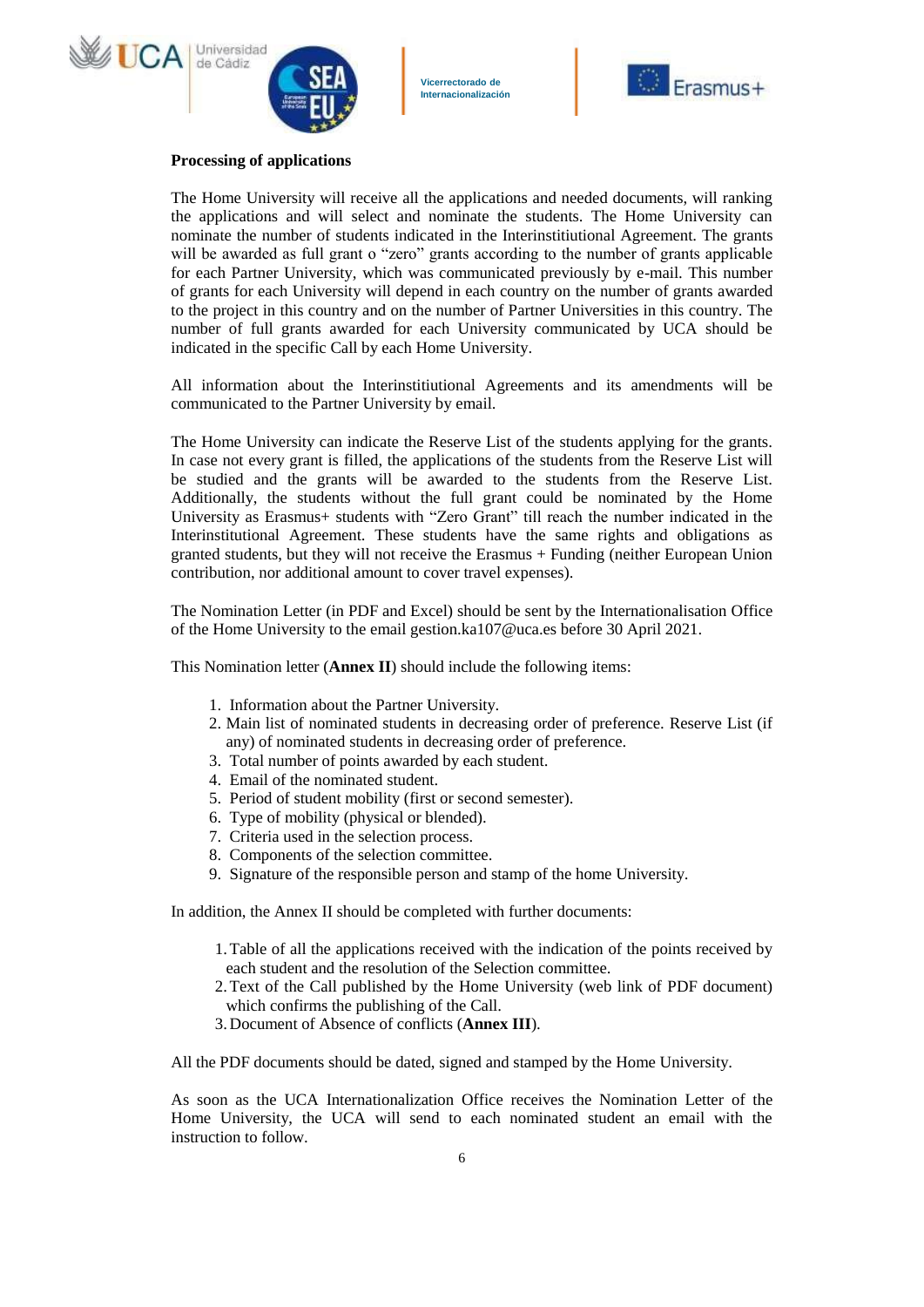





The students must fill in the **online application form** and attach the required documents before the **23rd of May of 2021**.

Required documents:

- 1. Copy of Passport (external)
- 2. Learning Agreement edited on the online platform ORI-2. All the instruction about this document will be sent by email to the nominated students.
- 3. Language Certificate.

**PhD students** must present a brief report (max. 3 pages) of the research proposal for their period of stay at UCA (**Annex IV**) and send it directly to [erasmus.ka107.incoming@uca.es.](mailto:erasmus.ka107.incoming@uca.es)

In the case of students from disadvantaged backgrounds, special needs or fewer opportunities, the certificate issued by the Home University should be done in the original language and have a translation into English or Spanish. This document is required only for the students that meet this condition and should be send by email to [erasmus.ka107.incoming@uca.es](mailto:erasmus.ka107.incoming@uca.es) with indication of the name, surname, passport number of the student and the Home University in the text of the email.

# **III.B. SELECTION BY THE UNIVERSITY OF CADIZ**

Once the UCA has received all the documentation of the nominated students, the Internationalization Office will review it and then send the Learning Agreements to the Mobility Coordinators for final selection and the awarding of scholarships.

The selection process at the University of Cadiz will meet the criteria of transparency and equal opportunities for all applicants submitting their applications. The UCA will follow the order of preference of the Nomination Letters and will award the grants according to the distribution accepted by the Home University. If additional funds are available, they will be awarded to the students in order of the Nomination list.

The mandatory requirement in order to be accepted by UCA is the acceptance of the Learning Agreement of the student. The Academic coordinator at UCA should sign it before prior to the mobility.

# **III.C. RESOLUTION OF THE CALL**

The preliminary list of accepted and excluded applicants (**Preliminary Decision of accepted documents**) will be published by the University of Cadiz on the official web page (http://internacional.uca.es) by **mid-June 2021** indicating the documents that should be corrected.

The excluded applicants will have 10 working days from the publishing of the Preliminary Decision in order to amend the documents or to send the needed documents to [erasmus.ka107.incoming@uca.es](mailto:erasmus.ka107.incoming@uca.es)

The **Preliminary Decision** with the list of granted students will be published by **mid-July 2021**. The **Final Decision** with the list of granted students will be published by the **end of July 2021**.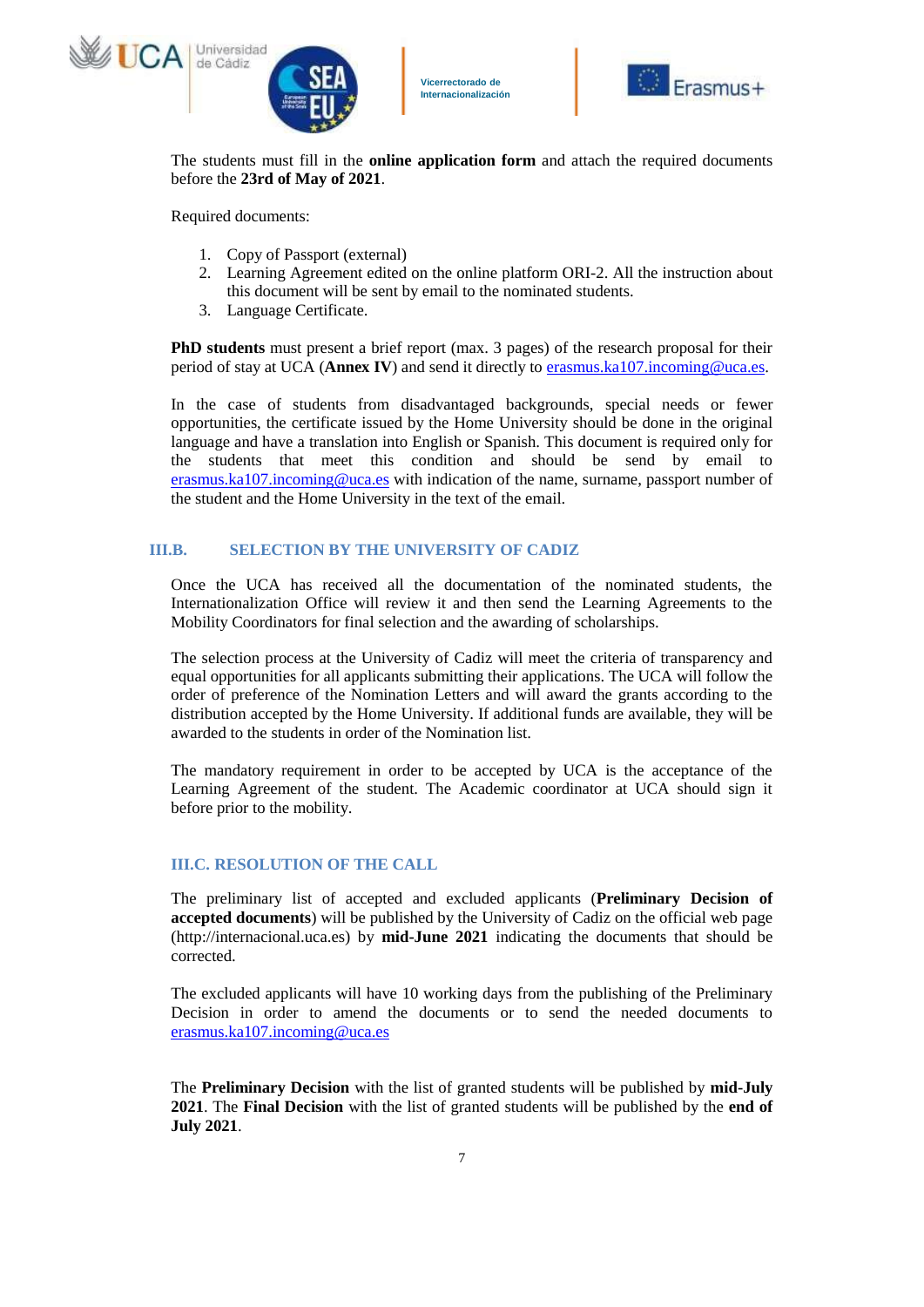



### **IV. OBLIGATIONS OF THE UNIVERSITY OF CADIZ**

- 1. The University of Cadiz will send an acceptance letter and information package to the student once all the applications have been received and reviewed in detail, and after the list of selected students has been published on the official web page of the University of Cadiz.
- 2. The UCA will prepare the Grant Agreement document for the student and will require te student to sing it and resend it to UCA before the start of the mobility.
- 3. Upon arrival the student will receive an information package, internet password and other useful information.
- 4. The University of Cádiz will provide each student with an academic coordinator at the Centre/Faculty where he/she is enrolled, and who will sign the Learning Agreement and support the student in all academic matters.
- 5. The University of Cádiz will pay the grant after the student's arrival on the following bases:

Individual support and travel assistance:

- The first part: 2.700 euros during the first month of his/her stay at UCA;
- The second part: up to 80% of the grant at the middle of April;
- The third part: the rest of the grant within 20 days after the submission of the Mobility Tool survey (the survey will be send to the student 30 days before the end of the period of stay).
- 6. At the end of the mobility the Secretary's office of each Faculty will provide the student with a Transcript of Records or a report of the research results. If the students leave the University of Cadiz before the end of the Semester, the Secretary's office of every Faculty will send the Transcript of Records to the home University and to the students individually at the end of semester.

### **V. STUDENT OBLIGATIONS**

- 1. Once accepted by the University of Cadiz the student has to sign a Grant agreement (an e-mail with instructions will be sent to the accepted students).
- 2. The student has to **apply for the study visa in his/her home country**; the University of Cadiz will send an acceptance letter in due time for this purpose and will send to the Spanish Consulate in each country (or to the consulate where the student has to apply for the visa) a list of the students accepted by UCA where the conditions of the grant will be indicated in order to facilitate the visa issue.
- 3. The student has to book and assume the travel expenses by himself/herself and have enough money to be able to afford the first month of stay in Spain before he/she receives the first part of the grant.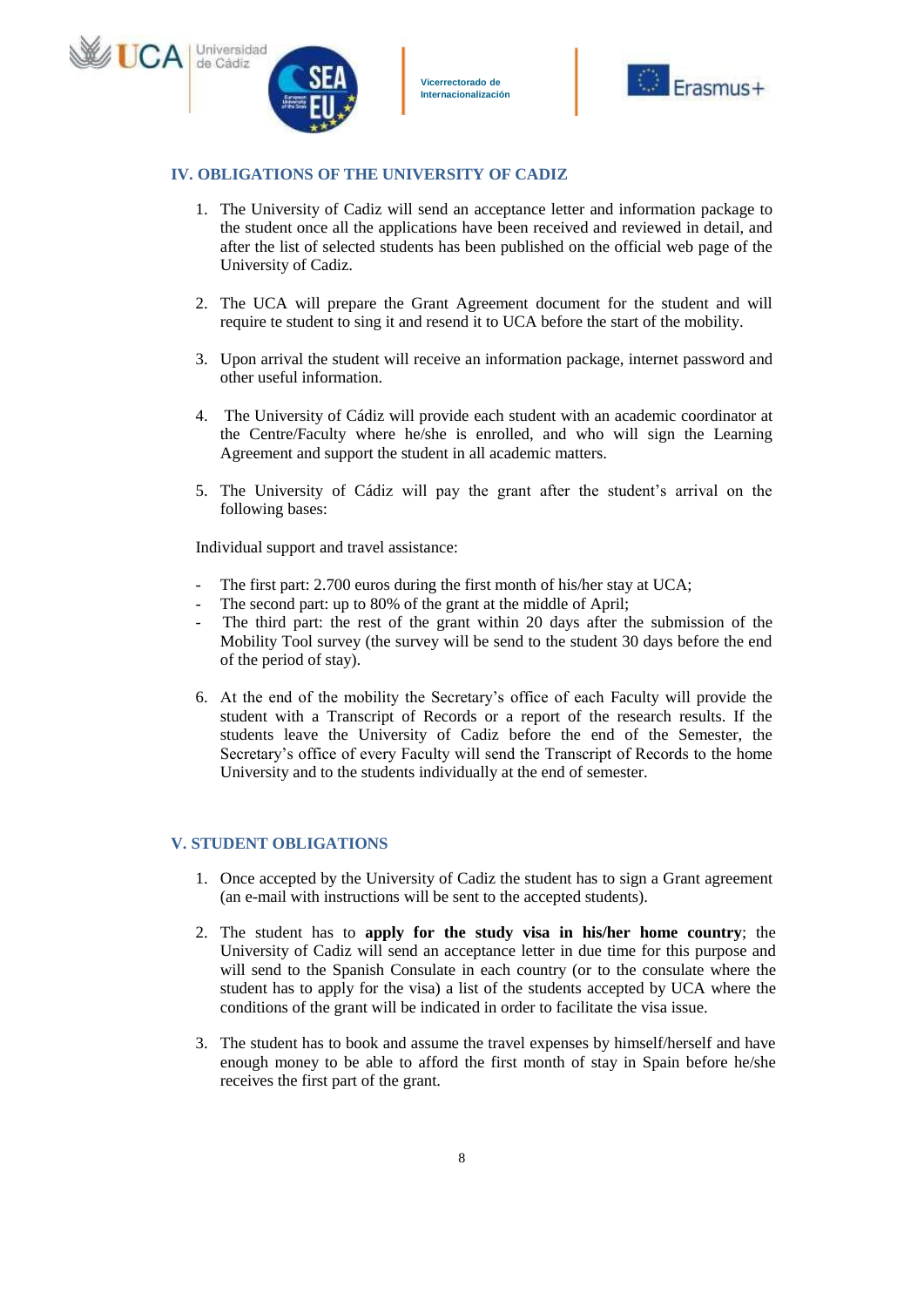





- 4. The student will contract his/her health insurance before leaving his/her home country. In order to guarantee the covert of all the requirements of the Embassies and Consulates of Spain in foreign countries and the requirements of Erasmus+ Programme the student has to contract the insurance indicated by UCA: ARAG insurance, option "Visitante UCA con destino España. Cobertura zona Schengen" https://www.aragonline.net/sites/contratar.php?id=MDMxMTg3NXwwfDUyfD Y=
- 5. The student has to organize his/her own accommodation. The UCA offers the accommodation at the Colegio Mayor of UCA and will offer the information about the other dormitories in Cadiz.
- 6. The students will do the online Registration once they have arrived at Cadiz (an email with instructions will be sent to the selected students). In this online registration the students have to indicate the day of the end of his/her stay and commit to stay at UCA until the indicated date.
- 7. The student has to attend classes or carry out the research as approved in the Learning Agreement or the research programme; and compromise himself/herself to inform UCA's Internationalisation Office and home University in case of an early departure.
- 8. The students have to sit the UCA exams if these exams are included in the syllabus of the subject the incoming student is enrolled.
- 9. The student has to stay at the University of Cadiz at least 3 months (90 days) to be considered an Erasmus+ Student. Otherwise he/she will have to return the full amount of the grant and the travel expenses.
- 10. Two months after the arrival, the student has to sign a follow-up form and will make the second online registration.
- 11. 30 days before the end of the stay, the student should fill in the Mobility Tool survey (as indicated in the Grant Agreement) in order to receive the third part of the grant.
- 12. The student commits to process the recognition of ECTS credits done at UCA at his/her Home University (document Learning Agreement After Mobility) and send it to the UCA Internationalisation Office before the 28 February 2022, for first semester and before 15 September 2022 for the second semester.
- 13. One month after the end of the mobility the student has to fill out the online EU survey about the recognition of the ECTS credits done at UCA (the student will receive an email with a specific link).

# **VI. DISSEMINATION OF THE CALL**

The sending Universities (Home Universities) will announce this call through their own web pages and social network and also will spread the news about this call in the local and regional media.